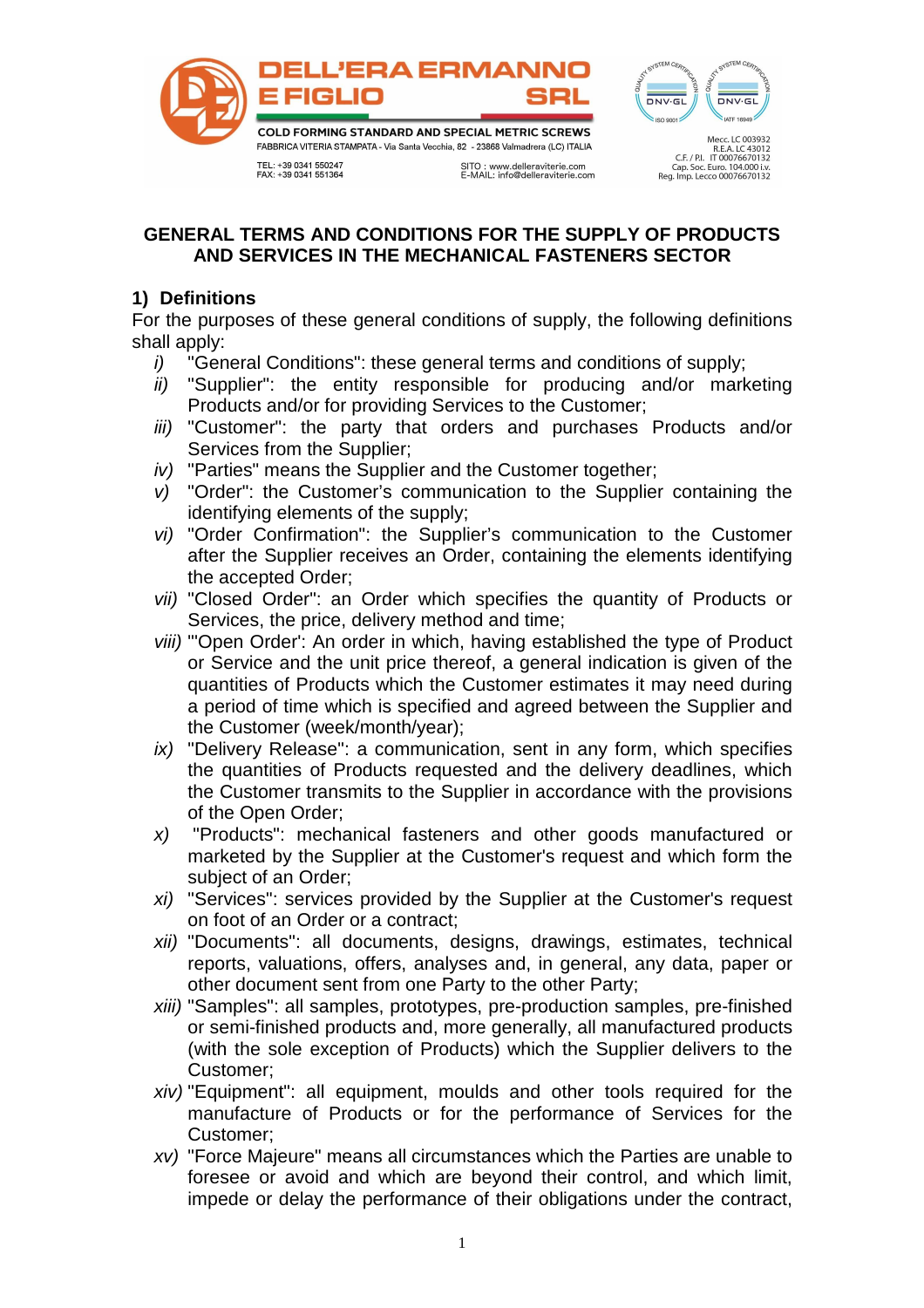

including (without limitation) national and company strikes, wars, embargoes, acts of vandalism and terrorism, epidemics, earthquakes, other natural disasters, etc.

xvi) "Commencement of Execution of the Supply": the moment, after the Customer's Order is received, when the Supplier carries out preparatory or implementing activities whose sole purpose is to fulfil such Order. Activities such as the following can, without limitation, constitute a Commencement of Execution of the Supply under these General Conditions: the Supplier purchases raw materials and/or semi-finished products and/or moulds and/or machinery and/or other equipment required in order to fulfil the Order in question, the commencement of Product production activities, etc.

#### **2) General notes**

The Parties consider these General Conditions to validly apply (unless specifically exempted from in writing):

a) to each contract entered into between the Supplier and the Customer;

- b) to any Order processed by the Supplier for the Customer, even if not specifically confirmed by an Order Confirmation (including "Closed Orders" and "Open Orders");
- c) more generally, also to all supply dealings between the Supplier and the Customer.

Unless the Parties agree otherwise in writing, these General Conditions shall prevail over any (general and/or special) Customer conditions of purchase.

The General Conditions shall be deemed to be automatically accepted by the Customer upon conclusion of the contract, irrespective of whether or not they are accepted in writing.

### **3) What the contract incudes**

The following form an integral and essential part of the contract between the Supplier and the Customer:

- a) the General Conditions;
- b) the special conditions specifically indicated and accepted by the Supplier and the Customer, including in relation to prices;
- c) Supplier documentation submitted to supplement the general and special conditions of supply;
- d) any technical document, study, report which the Supplier sends the Customer for any reason whatsoever.

Advertising documents, sales brochures, samples, catalogues and anything else that the Supplier uses or sends the Customer prior to or during their supply dealings shall not be deemed to be essential elements of the contract, unless the Parties otherwise agree in writing.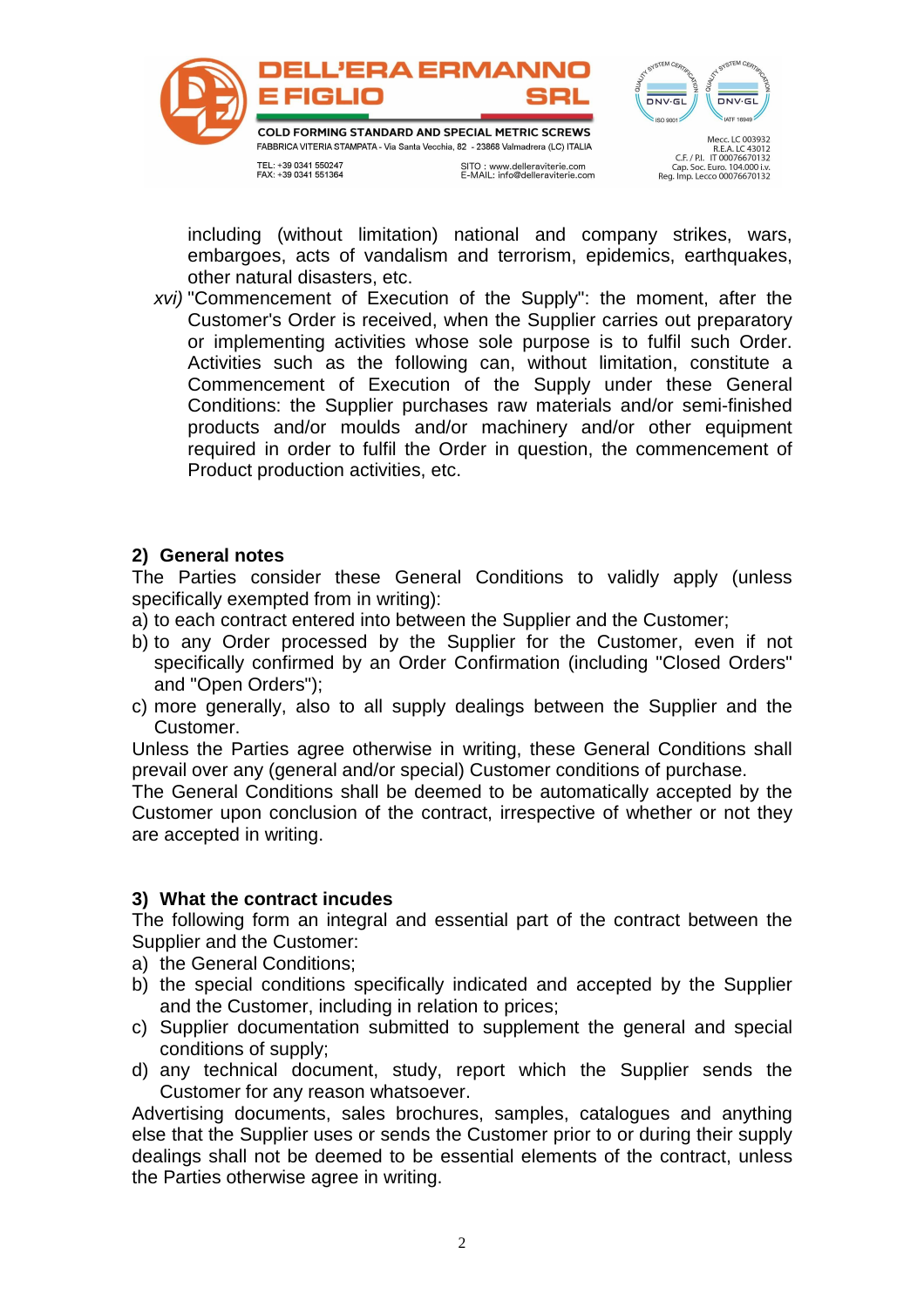



Cap. Soc. Euro. 104.000 i.v.<br>Reg. Imp. Lecco 00076670132

### **4) Moment of conclusion of the contract**

The contract is deemed to be formally entered into when the Customer receives the Supplier's Order Confirmation. Alternatively, in the absence of an Order Confirmation, the contract shall be deemed to be formally entered into upon the Commencement of Execution of the Supply.

If an Order fails to correspond in one or more respects to the Order Confirmation, the contract shall be deemed to have been executed subject to the conditions set forth in the Order Confirmation, unless the Execution of the Supply commenced without the Supplier having transmitted an Order Confirmation.

Under no circumstances may the Customer suspend or cancel an Order after the contract conclusion, except in a case of Force Majeure.

Any request by the Customer to amend the contract must be accepted by the Supplier in written form. Without written acceptance, the previously agreed contractual conditions shall be deemed to remain unchanged.

# **5) Closed Orders**

A Closed Order shall be binding on the Parties when the Customer receives the Supplier's Order Confirmation. Alternatively, in the absence of an Order Confirmation, the Closed Order shall be binding upon the Commencement of Execution of the Supply.

# **6) Open Orders**

The Supplier undertakes to maintain an adequate inventory in order to be ready to fulfil the Customer's requirements based on the provisions of Open Orders. Each provision of Products and/or Services under an Open Order shall require

#### a Delivery Release.

The Customer undertakes to send the Supplier individual Delivery Releases for an Open Order at least 45 days before the delivery date envisaged in the Open Order; if the Customer fails to observe this deadline, the Supplier shall not be held responsible in the event of late delivery of goods covered by the Delivery Release.

The Parties agree that the Customer's transmitted Delivery Releases shall observe the projected quantities specified in the Open Order and may vary these quantities upwards or downwards by no more than +/- 15%.

Unless the Parties agree otherwise, the Supplier shall not be obliged to supply the Customer with Products and/or Services in greater number or with stricter delivery times than those indicated in the Open Order.

If the Open Order stipulates minimum purchase quantities, the Customer shall not purchase fewer Products and/or Services than these minimum quantities within the relevant time period.

If the Customer transmits a written communication requesting to amend the terms and conditions of an Open Order, the Supplier is free to decide whether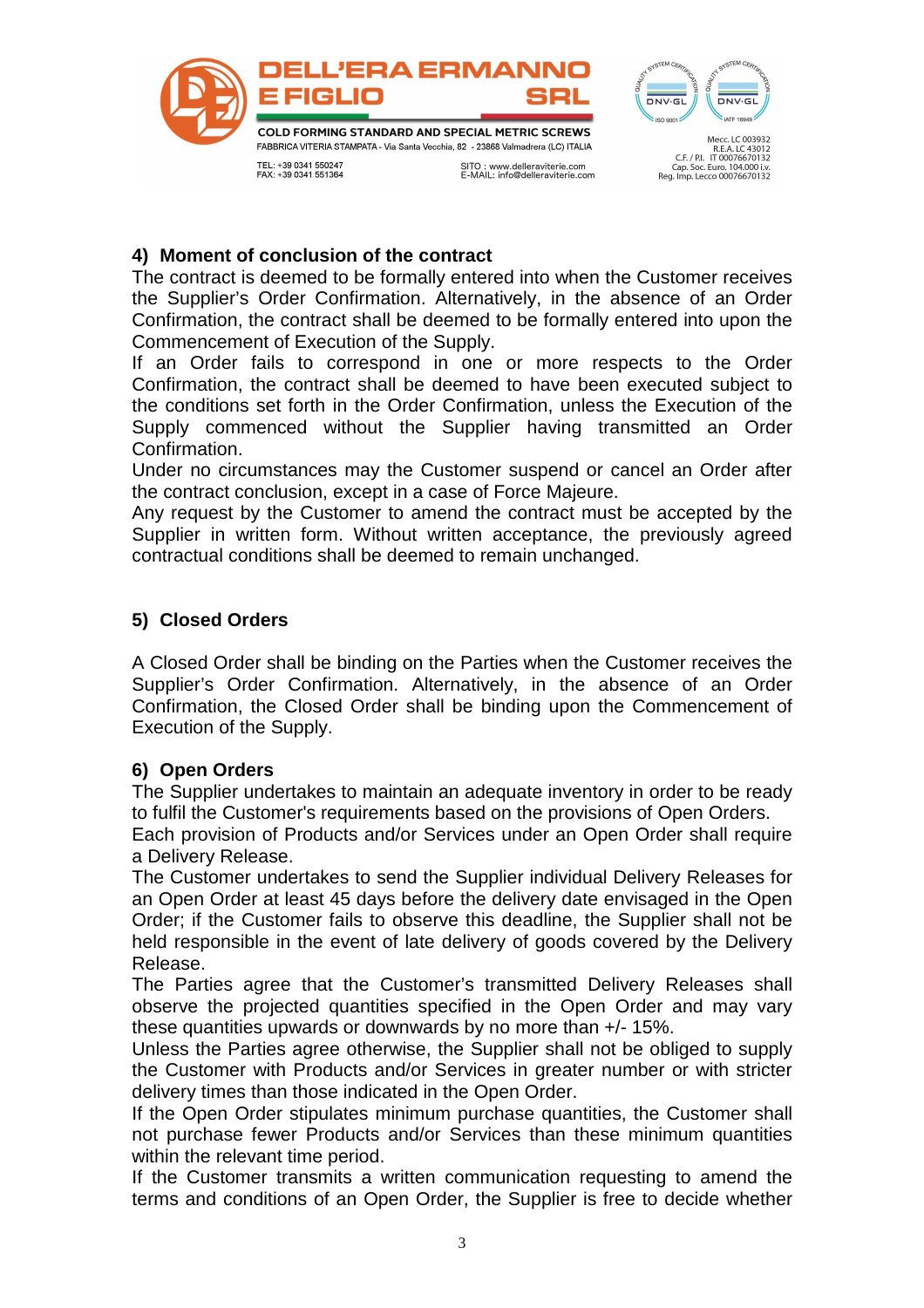

to refuse or accept the request. The Supplier may also make the acceptance of such a request conditional on the payment of compensation or on amendments to the unit prices of Products and/or Services, duly communicating this to the Customer. Unless the Customer gives written notice refusing this, within 7 days of this communication, the Customer shall be deemed to have accepted - with effect from the next delivery - the payment of compensation and/or changes to the unit prices of Products and/or Services.

If the Supplier's proposal to pay compensation and/or to amend the unit prices following a change to the Open Order is rejected, then all conditions originally envisaged by the Open Order shall remain applicable.

# **7) Preparatory and/or ancillary work related to the order**

# **7.1) Documents**

All Documents exchanged between the Customer and the Supplier for any reason whatsoever before or during the fulfilment of each individual Order (Closed or Open) shall be deemed to be transmitted exclusively for the specific use for which they are intended.

Accordingly, the Parties agree that:

- a) the transmission of Documents does not entail any transfer to the recipient Party of ownership or of any right of economic exploitation thereof.
- b) the recipient will not be entitled to use the Documents for any purpose other than that for which they were sent to the recipient;
- c) the Customer and the Supplier shall be bound by the strictest confidentiality and secrecy as to the existence and content of Documents exchanged, in compliance with the provisions of Article. 10.2 below;
- d) if Documents are used in any way other than as permitted, their owner shall be entitled - at its discretion - to have them immediately returned and/or destroyed, and also to demand the immediate cessation of any type of use thereof, without prejudice to its entitlement to claim compensation for any loss incurred.

### **7.2) Samples**

All Samples are and will remain the property of the Supplier; the Customer may only use them for the purposes indicated in the contract with the Supplier.

The Parties agree that:

- a) the Customer shall be the sole Party responsible for the safekeeping of the Samples;
- b) the Customer shall return the Samples to the Supplier: i) within 5 days from the termination date of the associated contract, on whatever basis this should occur; *ii*) within 15 days from the date when the Supply requests them, on whatever basis;
- c) the Customer shall ensure that Samples are kept strictly confidential and secret;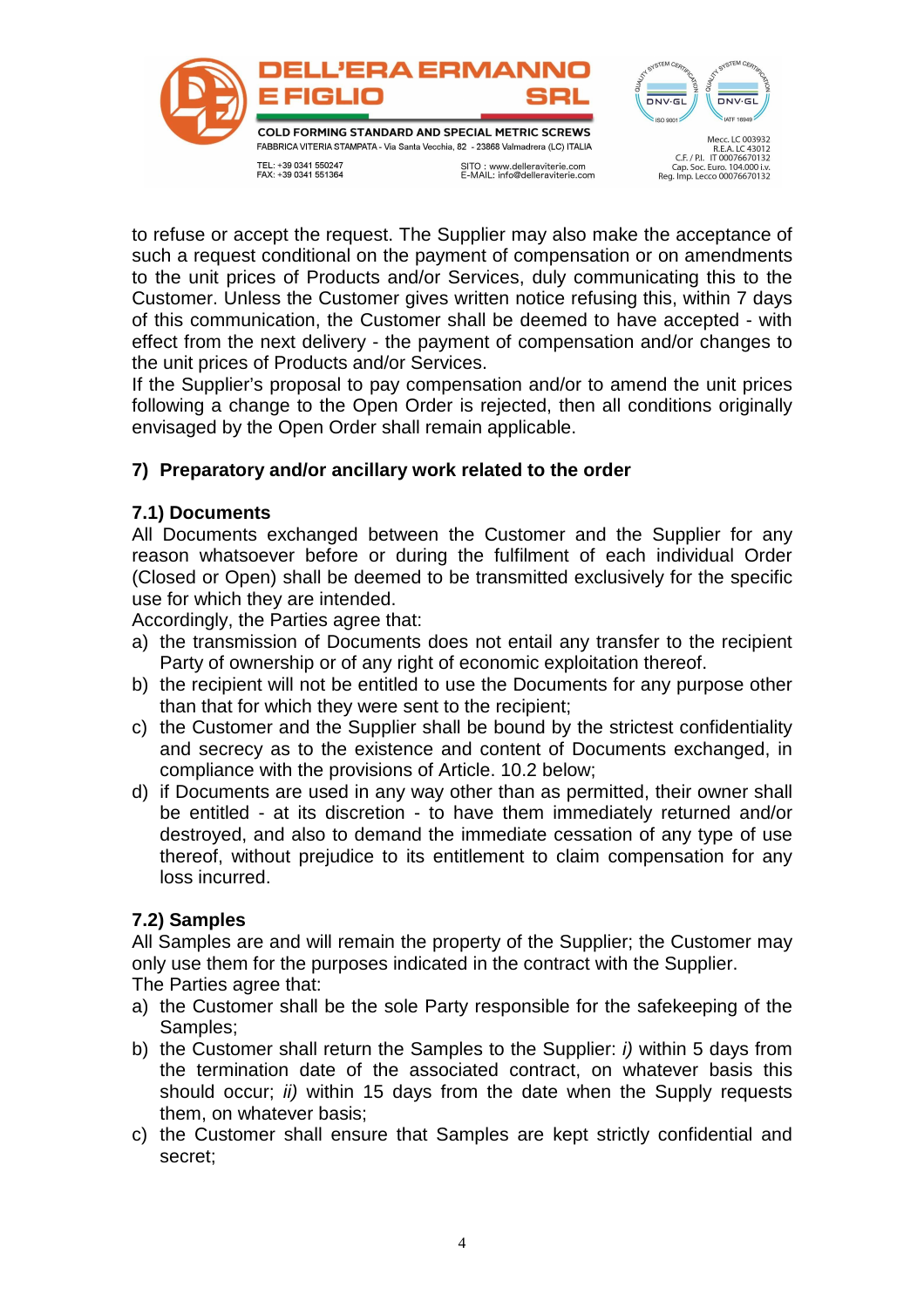

- d) the Customer shall not dispose of Samples in any way, including in order to perform tests directly or indirectly, without the Supplier's prior written approval;
- e) in the event of an unauthorised use of Samples, the Supplier will be entitled to suspend the execution of all or some existing supplies and to demand the return of the Samples, without prejudice to its entitlement to seek compensation for any loss incurred.

# **7.3) Equipment**

Unless otherwise agreed in writing between the Parties, the Supplier shall design and manufacture Equipment using materials and methods it deems most appropriate, and the Supplier shall retain exclusive title thereto.

The Supplier may, at its discretion, charge the Customer all or some of the costs and expenses incurred for the design and construction of the Equipment and/or request the Customer to share in those costs, provided that - in this case too - the Supplier shall retain full and exclusive title to the Equipment, unless the Parties agree otherwise in writing.

Unless the Parties agree differently in writing, the Supplier shall be free to use Equipment also for supplies other than those which are intended for the Customer.

# **8) Products**

### **8.1) Product characteristics**

The Supplier undertakes to manufacture Products in accordance with the technical specifications agreed with the Customer.

### **8.2) Product packaging**

The Customer is cognisant of the type of standard packaging that the Supplier uses and considers it to be fit for purpose and suitable for the latter's requirements, for purposes of transporting, storing and warehousing Products.

The Customer shall be the sole Party responsible for transporting, storing and warehousing Products from the moment the Supplier delivers them to the carrier/freight forwarder, and no liability may be ascribed to the Supplier after Products have been delivered to said carriers/freight forwarders.

The Customer shall be responsible for ensuring full and proper compliance with applicable rules on the destruction and disposal of any non-returnable packaging used by the Supplier.

The Parties shall agree in writing any use of packaging "for recovery", and in this case too the Customer shall be solely responsible for the correct use and maintenance of such packaging.

The Parties may agree from time to time to use non-standard packaging instead, and the Customer shall cover the associated costs.

# **8.3) Product information and traceability**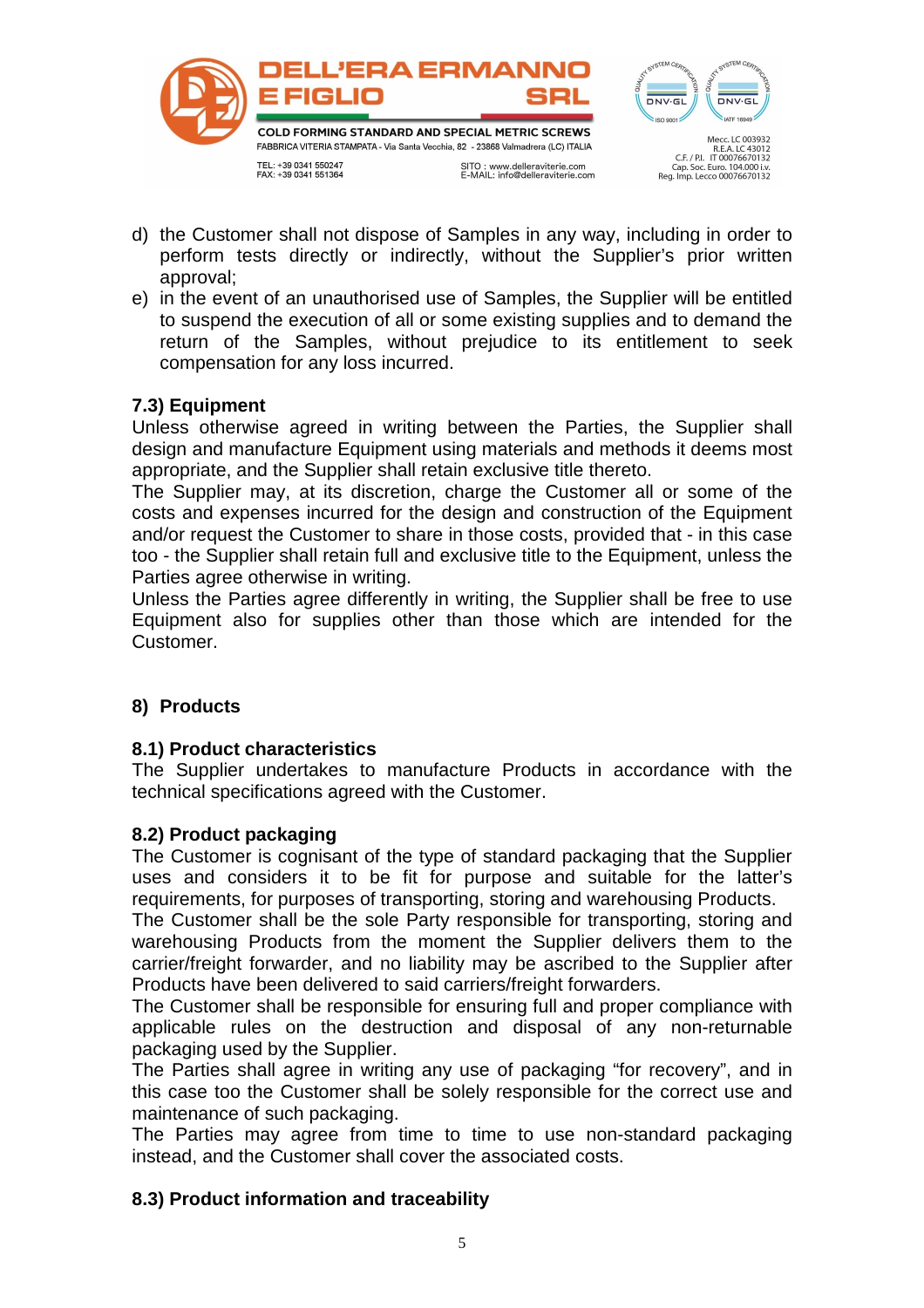

The Customer undertakes to inform any of its purchasers and/or users of the Products of their technical and functional characteristics.

The Supplier shall facilitate and ensure the traceability of the Product's manufacturing batch up to the date of delivery to the Customer. The Customer shall maintain this traceability and shall ensure that its purchasers and/or users commit themselves to doing so as well.

#### **8.4) Delivery of Products after completion of series production**

The Parties shall agree, case-by-case, on any supply of Products following the associated series production (e.g. as spare parts), and shall in particular determine the details of the supply in terms of minimum quantities and associated sale price.

#### **9) Services**

If the Supplier's and Customer's dealings involve the provision of Services, the Supplier shall only be bound by provisions which the Parties have agreed in writing.

### **10) Intellectual property rights and confidentiality clause**

#### **10.1) Intellectual property rights**

The Supplier is the sole proprietor of all intellectual property rights related to Products, Documents, Samples, Equipment, unless these are created or made based on drawings or designs furnished by the Customer. Unless the Parties otherwise agree, the Supplier shall also be the sole proprietor of anything that is produced in the performance of the Services. The Supplier shall retain ownership of these rights even after the delivery of Products, Documents, Samples and Equipment. Accordingly, the implementation of the supply shall not constitute and shall not under any circumstances be construed as a form of transfer, assignment and/or licensing and/or any other type of grant to the Customer of industrial property rights or know-how related to Products and/or Services.

#### **10.2) Confidentiality clause**

For the purposes of this Clause, "**Confidential Information**" shall mean any business, financial, commercial or technical information - whether internal, nonpublic, confidential or subject to restricted access - and also any trade secrets, commercial secrets and know-how pertaining to the activities of either Party and/or to Products and/or Services and which that Party (the "**Communicating Party**") directly or indirectly communicates to the other Party (the "**Recipient Party**") during the supply. Confidential Information includes for example (but without limitation) Orders and Order Confirmations, the contract and its annexes, drawings, designs, operational and organisational documentation belonging to the Parties, operational and organisational and contractual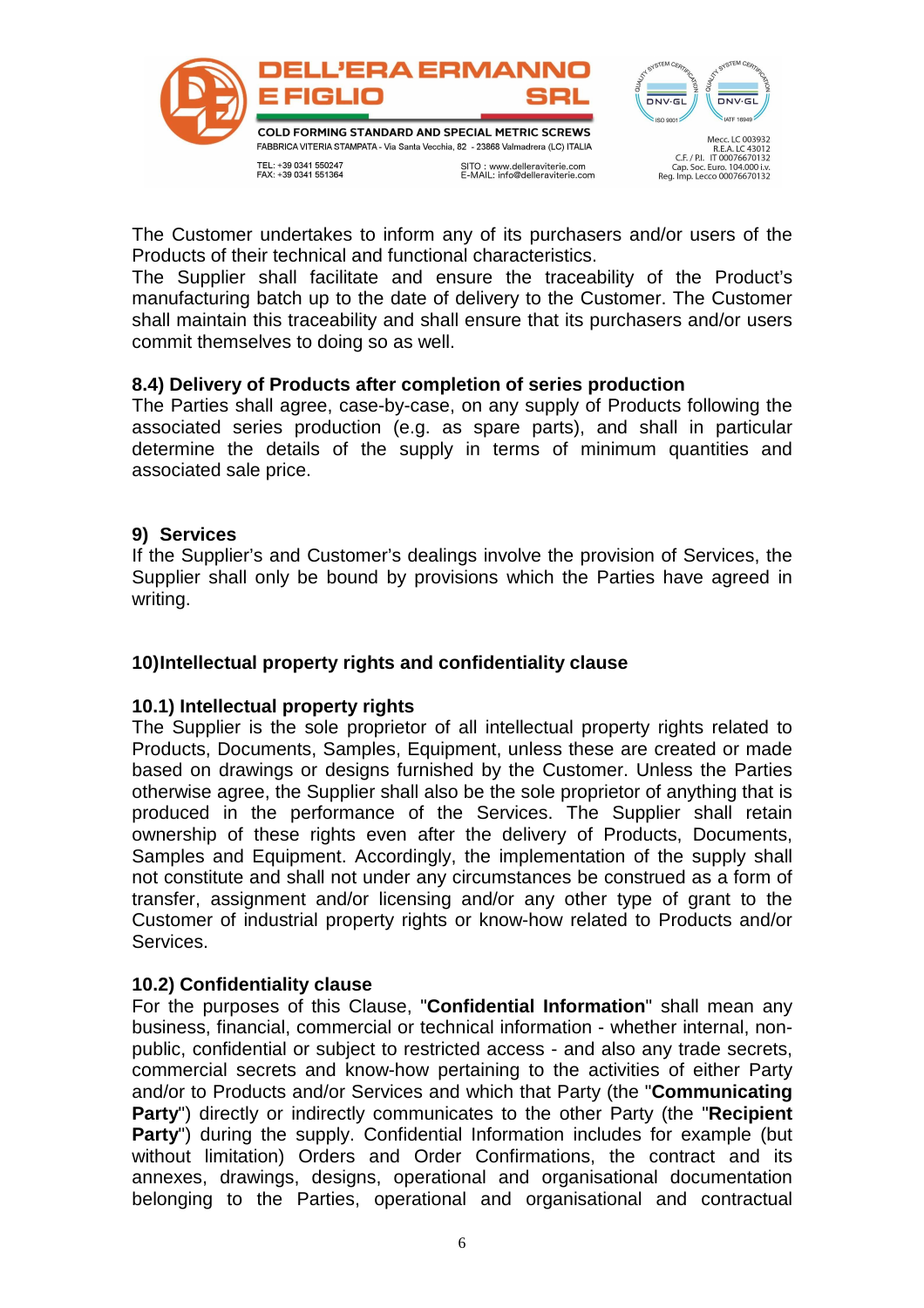

documentation pertaining to Products and/or Services, information, data and news related to the Parties' organisation, corporate structure, activities, programmes and production and commercial results and, more generally, any technical, organisational and/or commercial information, written or verbal, which the Parties exchange for purposes associated with the supply. Confidential information shall not include information:

- a) which at the time of its disclosure or subsequently was in or entered the public domain, irrespective of the conduct of the Recipient Party;
- b) which was already in the Recipient Party's possession prior to the disclosure without being subject to any confidentiality obligation at the time;

c) which the Recipient Party developed independently prior to the disclosure.

The Parties undertake to keep Confidential Information strictly confidential, to take all necessary measures to guarantee its confidentiality and to ensure that their personnel: i) do not misuse Confidential Information; ii) comply with the confidentiality obligations provided for in the General Conditions.

Confidential Information shall not be copied or reproduced without the prior written consent of the Party disclosing it. All Confidential Information made available during the supply, including any copies thereof, shall be returned or destroyed on the occurrence of the first of the following events: a) termination for any reason of the supply relationship; or b) the Disclosing Party so requests, unless the Recipient Party is entitled to retain such Confidential Information for other reasons (e.g. to facilitate compliance with legal obligations) or otherwise needs to hold on to such information in order to properly implement the supply.

The Parties also obliged not to disclose or use or employ, for purposes other than those indicated in the contract, any data or documents or information related to the exclusive rights, activities, plans or business affairs of the other Party or of third parties received or acquired during the contract performances, without the written authorisation of the other Party or of third parties directly involved, as relevant.

Each Party shall be directly liable to the other Party for any conduct by its respective employees and non-company collaborators (and also, more generally, by all parties who are to operate on its behalf in implementing the supply) which fails to observe these confidentiality requirements.

The confidentiality obligation agreed between the Parties shall extend to the post-termination period and last for 5 (five) years, or until such time as the Confidential Information enters the public domain, whichever happens sooner.

Notwithstanding the foregoing, either Party may disclose Confidential Information received if required to do so by: i) applicable legislative and/or regulatory provisions; *ii*) court orders; *iii*) orders of a different authority which are binding on the Recipient Party. The Parties agree, however, that the Recipient Party shall promptly notify the other Party in writing if any of the events indicated in this subsection should occur, insofar as this is lawfully permitted by applicable legislative and/or regulatory provisions, official measures and/or orders on which the disclosure is based.

### **10.3) Guarantee against infringement of industrial property rights**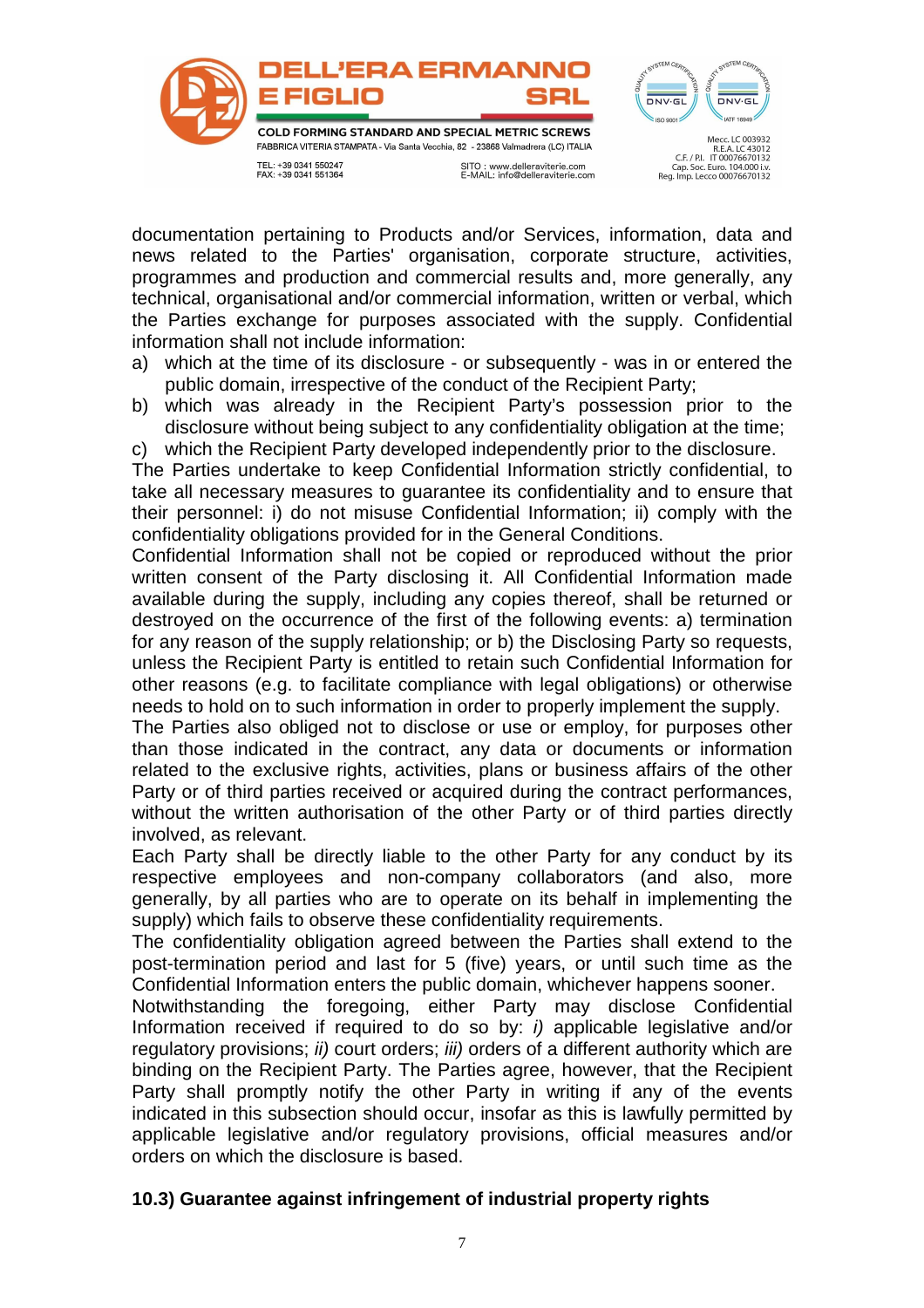

For Products manufactured according to the Supplier's design, the Customer shall, when sending the request for quotation and/or the Order (and in any case before the supply is implemented), inform the Supplier in advance of the territories where the Products will be marketed. Only if the Customer gives the Supplier such information shall the Supplier guarantee to the Customer that no patents and/or other exclusive rights of third parties exist which could prevent to produce and sell such Products, only in respect of the territories indicated. If the Customer markets these Products in territories other than those indicated, the Customer: i) undertakes to indemnify the Supplier against any adverse direct or indirect repercussions caused to the latter as a result of the production and/or promotion and/or marketing of such Products in such territories; *ii*) will directly cover or otherwise indemnify the Supplier against all direct and indirect loss and damages as well as all costs, including legal defence or court costs (including professional fees for Supplier-appointed advisers) which the latter is obliged to pay in the event of legal proceedings.

For Products produced based on drawings or instructions or information provided by the Customer, the latter shall be the sole and exclusive party responsible for any infringement (also related to the production process) of industrial and non-industrial property rights of third parties. For such Products, the Customer: i) undertakes to indemnify the Supplier against any adverse direct or indirect repercussions caused to the latter as a result of the production and/or promotion and/or marketing of the Products; ii) will directly cover or otherwise indemnify the Supplier against all direct and indirect loss and damages as well as all costs, including legal defence or court costs (including professional fees for Supplier-appointed advisers) which the latter is obliged to pay in the event of legal proceedings.

# **11) Delivery, transport, verification and acceptance**

### **11.1) Delivery times for Products and Services**

The Supplier shall be obliged to observe the scheduled delivery times agreed with the Customer for the provision of Products and Services. In no case, however, shall the date of delivery be deemed essential and binding in order for the Order to be correctly executed, and the Customer expressly waives the right to request contract termination and/or compensation for loss in the event of non-compliance with the date of delivery of Products and/or Services.

Unless the Parties otherwise agree in writing, if the delivery times are specified in days and/or weeks and/or months and/or years (and thus without a specific calendar date), then the later of the following dates shall apply:

- a) date of the Order Confirmation;
- b) the date on which the Customer accepts, if required, all materials, equipment and performance specifics;
- c) the date on which the Customer fulfils all preliminary contractual or legal obligations (e.g. import licences, authorisations, etc.).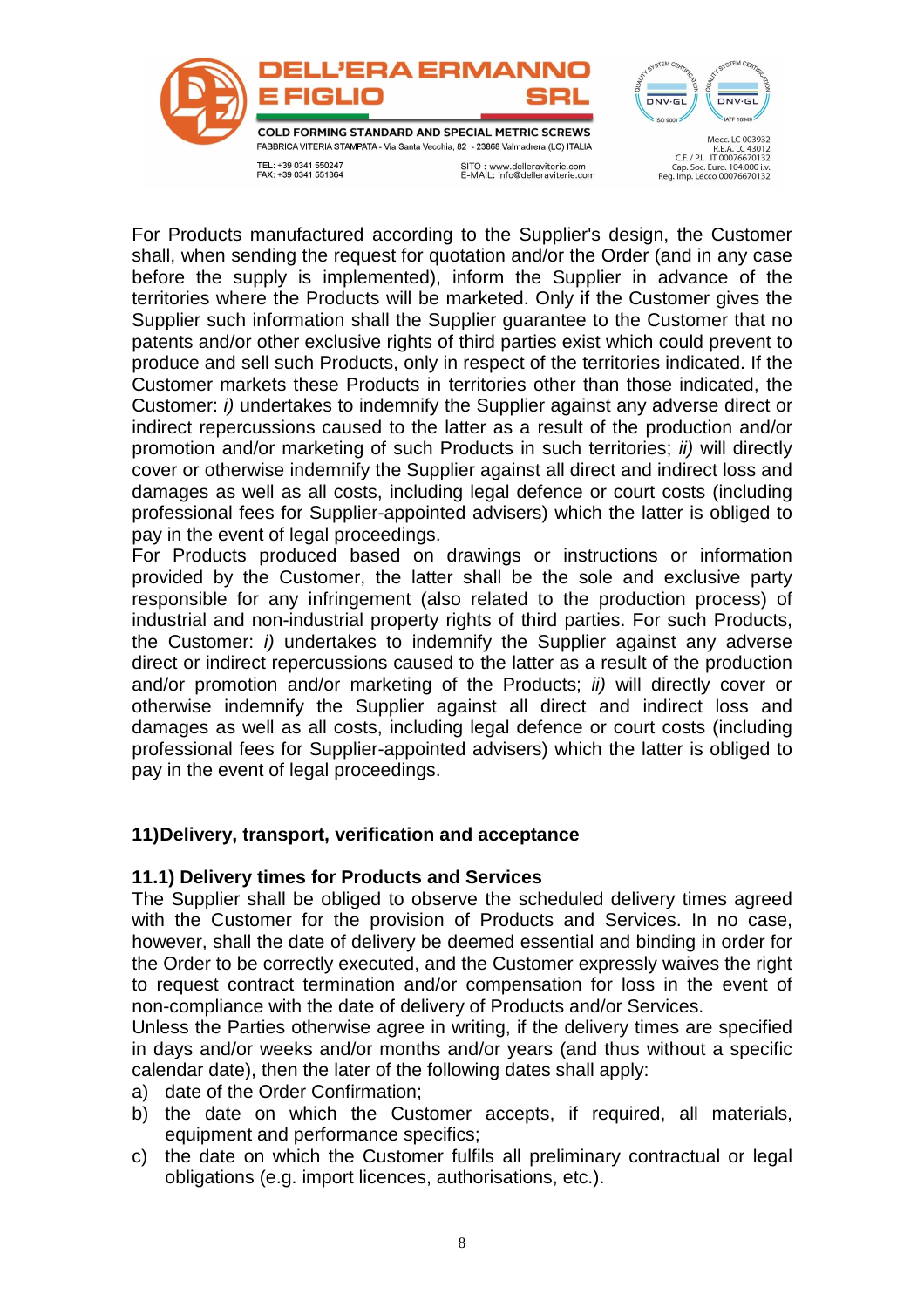

The Supplier reserves the right to notify the Customer of any changes in delivery times; the Parties agree, however, that the Customer shall not be entitled to refuse to collect the Products and/or accept the Services if the delivery times are changed in any instance.

The Supplier reserves the right to suspend (without designation of a future date) the delivery of Products and/or the performance of Services in the event that supplies are not paid for.

# **11.2) Terms of delivery of Products (ex works Incoterms 2020)**

Unless the Parties agree otherwise, and without prejudice to the provisions of Article 13.5 below, Products will be delivered ex works at the facility indicated by the Supplier and shall be deemed to have been delivered at the date and time when the Products are handed over to the carrier or freight forwarder; all risks and liabilities associated with the Products shall be transferred to the Customer from that moment onwards.

The following is the procedure for the delivery of Products:

- a) when Products are ready for delivery, the Supplier shall send the Customer a written notice of "goods ready for delivery";
- b) the Customer shall collect the Products by the deadlines indicated in the "goods ready for delivery" notice;
- c) if the goods are not collected in strict compliance with the "goods ready for delivery" notice for reasons not attributable to the Supplier, the Customer will be responsible for covering any associated cost or expense incurred by the Supplier on any basis whatsoever (storage, insurance, handling, storage, etc.). Accordingly, the Parties agree that the Supplier will be entitled to invoice the Customer for the amounts in question; this invoice shall be paid in compliance with the terms and conditions provided for in Article 13.1.

# **11.3) Transport, customs duties and insurance for the Products**

Unless the Parties otherwise agree in writing, the Customer will always be responsible for organising and covering the costs of transportation, and the Customer may decide whether or not to insure the Product at its sole discretion and responsibility, if considered necessary. Commercial terms and conditions shall comply with the Incoterms conditions in force at the time of the contract signing.

If the Supplier should decide to ship the Products itself, the associated risk shall be transferred to the Customer at the moment when they are delivered to the first carrier or freight forwarder, in compliance with the provisions of Article 11.2 above.

Shipments shall include all Products provided for by the contract; the Supplier will be able to assess at its own discretion any request to ship a smaller quantity of Products than that ordered; accordingly, the Supplier may decide to accept or refuse that request.

Unless the Parties agree otherwise, the Customer will always be responsible for covering taxes and duties, including customs duties, ensuring that they are paid and also, if necessary, that the associated procedural formalities are completed.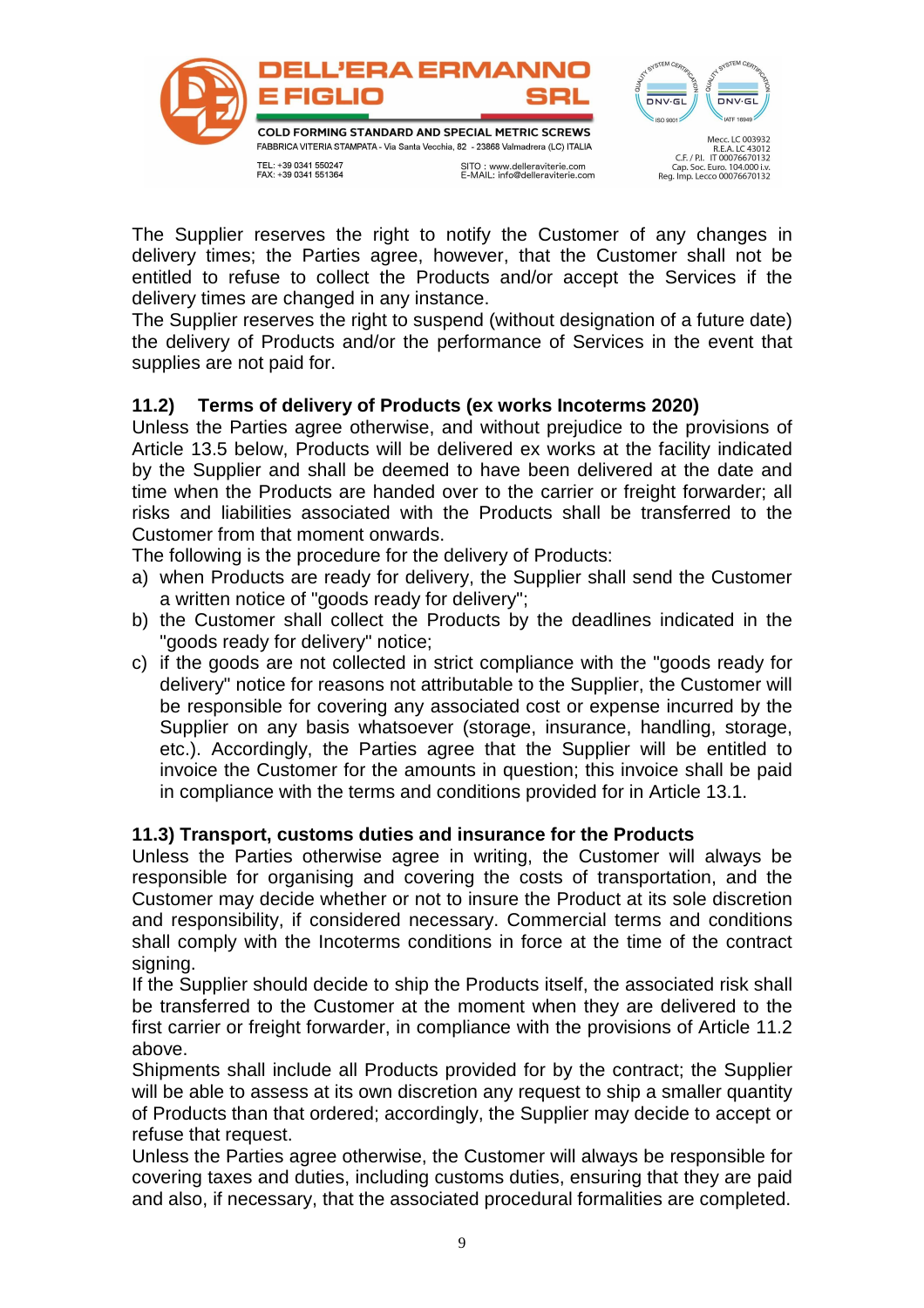

However, the Supplier will never be obliged to insure Products, irrespective of the agreed delivery methods.

### **11.4) Verification of quantity and type of Products delivered**

The Customer is exclusively responsible for verifying (at its own expense) that Products are in conformity with the conditions of the order, in terms of type and quantity, as soon as the delivery has been made.

Any objection or reservation concerning product, weight or quantity discrepancies in relation to the accompanying delivery note shall be recorded immediately on the CMR or, failing that, on the delivery note. A copy of the CMR or, if unavailable, of the delivery note containing the relevant reservations or objections shall be sent to the Supplier for its information, and the parties agree that the Supplier shall not in any circumstances be held accountable for facts occurring after the delivery of the goods to the carrier/freight forwarder, in compliance with the provisions of Articles 11.2 and 11.3 above.

If the CMR or the delivery note report no reservations, then the Products shall be deemed to be accepted in terms of their type and quantity.

If the supply involves an intra-EU transfer of Products, the Customer undertakes to furnish the Supplier with all documentation provided for by Article 45-bis of Regulation EU 282/2011, as amended by Implementing Regulation no. 2018/1912, which the Supplier requires to avail of a VAT exemption.

### **11.5) Tolerances on quantities of Products**

Unless the Parties agree otherwise, the quantity of Products delivered is subject to the tolerances indicated in Annex A) to these General Conditions.

### **11.6) Complaints concerning Product defects**

The Supplier shall deliver the Products free of defects and in conformity with the order specifications.

In the event of Product defects the Customer shall, subject to forfeiture, lodge a complaint with the Supplier concerning the Products no later than eight days of their delivery in the case of obvious defects, and within eight days of their discovery in the case of hidden defects, by sending a written communication with a list of the defects or flaws found, the number of pieces compromised, the procedures by which the checks were carried out, the batch number and any useful information to enable the Supplier to precisely identify the Product in dispute.

If the Supplier so requests, the Customer shall return the disputed Products at its own expense. The Supplier may repair and/or replace the Products, at its sole discretion and without this constituting an acknowledgement of its liability; in this event, the Supplier shall cover transport costs for the re-delivery to the Customer. If the Supplier does not identify any defects present, which the Customer complained of, the Product shall be redelivered to the Customer at the latter's expense.

Unless the Supplier decides to fully replace the disputed Products, the Customer shall not under any circumstances suspend payment for them.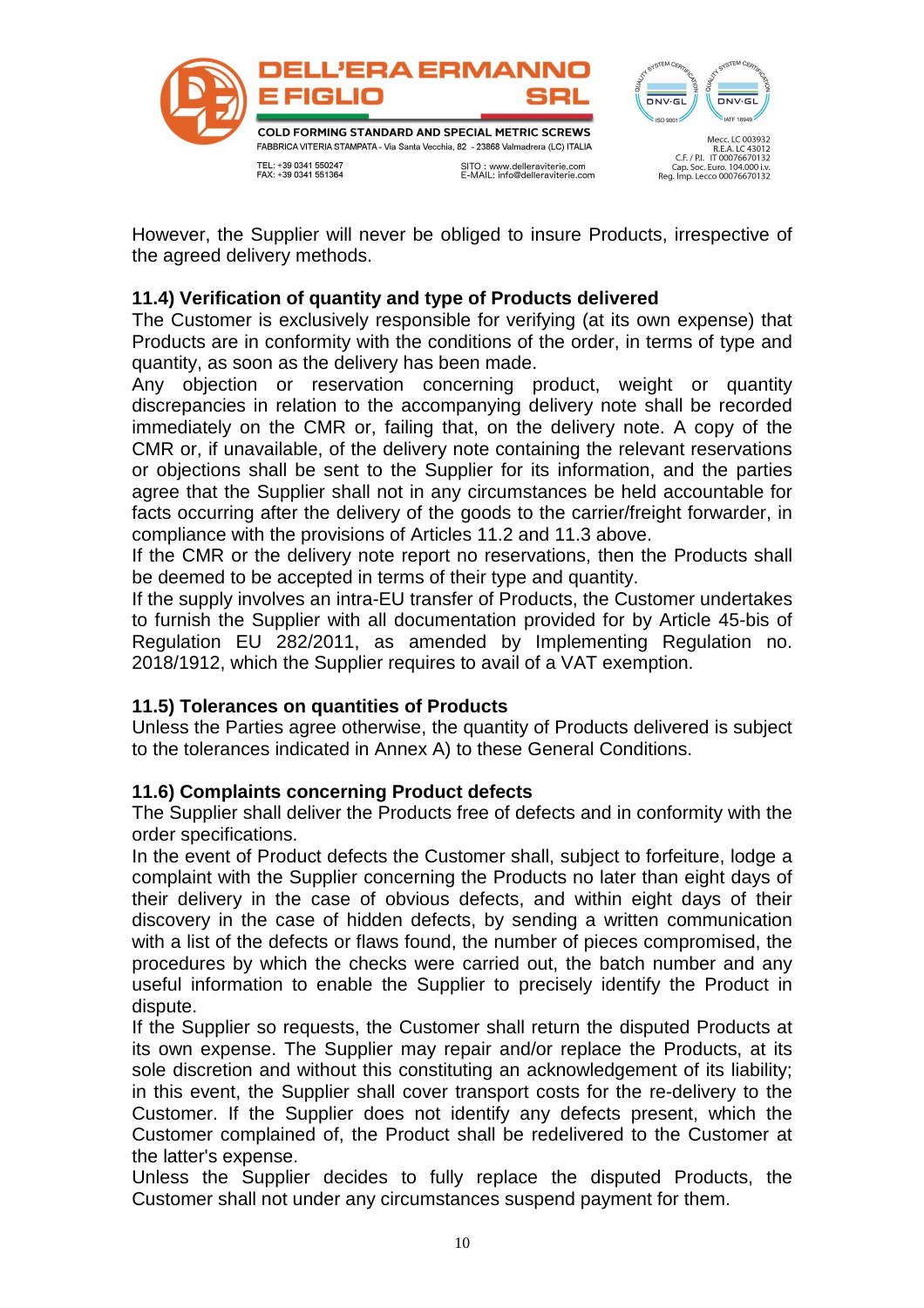

If the Customer carries out work or repairs on the Products or has third parties carry out work or repairs on them, the Supplier's product warranty shall no longer apply to the disputed Products and it will not be possible to make or bring claims against the Supplier for alleged defects or faults of the Products.

If, where there are obvious defects, the Customer decides not to inform the Supplier of them and instead utilises or sells the affected Products, it shall no longer be entitled to have them replaced, repaired or to avail of the warranty.

Unless the Parties agree otherwise, the Customer shall be responsible for covering the cost of any disposal of the disputed Products.

Complaints or disputes concerning a single delivery of Products shall not release the Customer from the obligation to collect and pay for the remaining quantity of Products, in compliance with the provisions of the Order and/or of the Contract.

### **11.7) Warranty of correct functioning of the Products**

Unless otherwise agreed, the Supplier guarantees the functioning of the Products supplied for 1 year from the date of delivery.

The warranty shall validly apply only if the Products are used correctly and the malfunction is not caused directly or indirectly by the specific manner in which the Customer used the Products.

The Parties agree that the warranty shall not apply in respect of Customer errors in selecting and purchasing Products.

### **12) Prices**

### **12.1) Determining the prices of Products and Services**

The Supplier shall indicate the prices of Products and/or Services in the Order and/or in the Order Confirmation. Unless the Parties agree otherwise, prices shall be exclusive of any taxes, dues or disbursements, and are agreed to be "ex works".

The Supplier shall invoice Products and/or Services according to its own standard forms or, alternatively, in compliance with its contractual agreements with the Customer.

Unless the Parties agree otherwise, prices shall always be in Euro.

### **12.2) Amending prices of Products and/or Services**

The Supplier may vary the prices of Products and/or Services after the Order has been accepted, if the prices of raw materials and/or production costs vary or in the event of altered market conditions that affect the supply.

If the prices of Products and/or Services change, the Supplier shall give the Customer written notification of the new price. The Customer shall evaluate the proposed price increase according to principles of fairness and good faith, and shall not challenge it if it is legitimate and/or justified.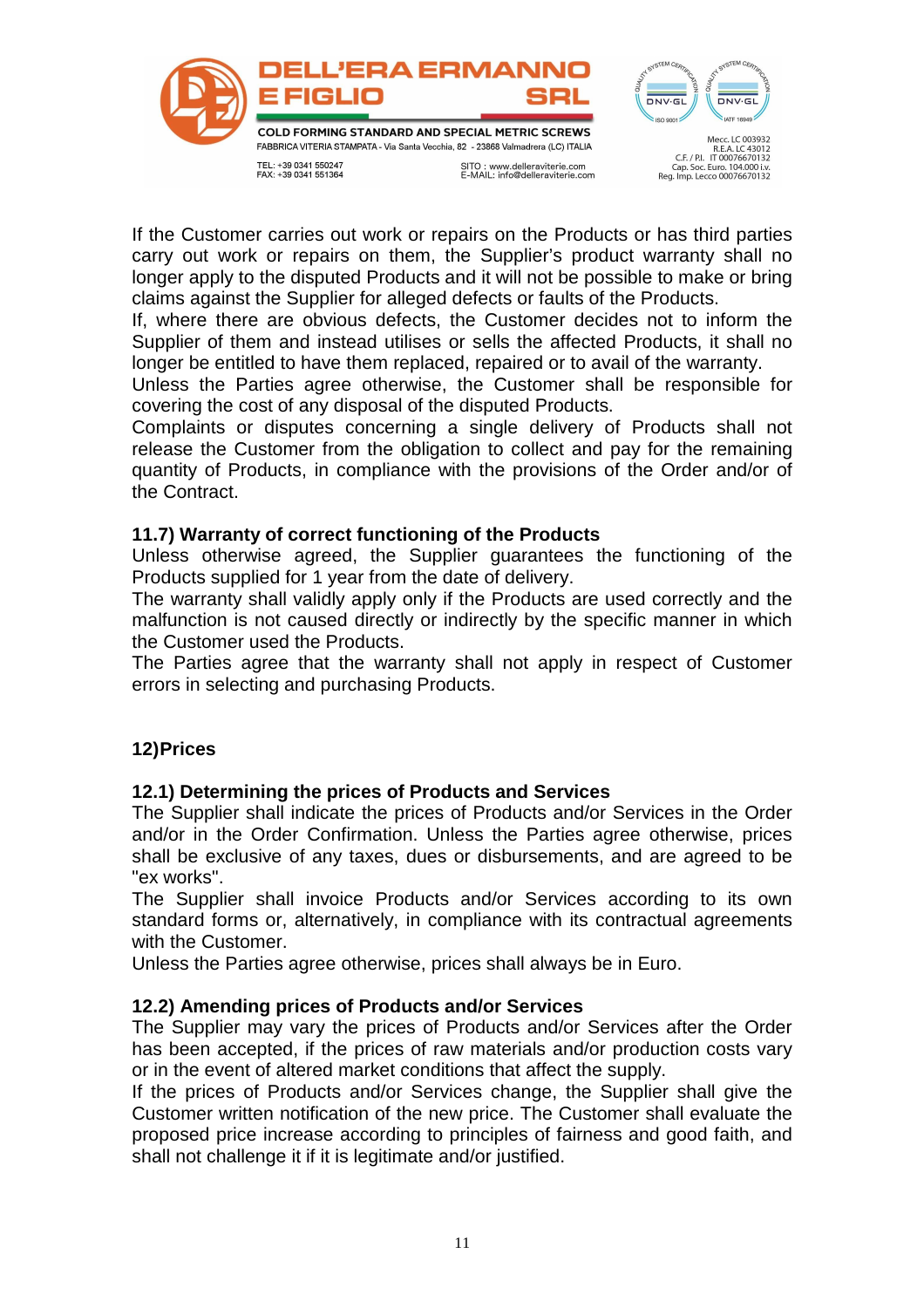

If the Customer does not challenge it, the new price shall be binding with effect from the date of the first Product or Service delivery after the variation is notified.

Notwithstanding the foregoing, if the new proposed price is rejected, the Supplier and the Customer are free to withdraw from the contract, but in respect only of Products/Services affected by the price increase.

The contract termination shall be notified in writing by the terminating Party and shall take effect 45 days after the notification; the Parties agree that the Supplier and the Customer shall be obliged to implement the contract performances during this notice period, subject to the same conditions previously applied.

### **13) Payments**

### **13.1) Payment conditions**

Supplies shall be paid for, independently and irrespective of any disputes, according to timeframes and procedures which the Parties have agreed, subject to the applicability of the provisions of Legislative Decree No. 231 of 9 October 2002, unless specific exemptions from this Decree have been agreed in writing. Unless the Parties agree otherwise, the Supplier shall not be obliged to grant discounts if payments for Products and/or Services are made in advance.

### **13.2) Delayed payment**

Without prejudice to the provisions of Article 13.1 above, if Products and/or Services are not paid for by deadlines agreed between the Parties from time to time, the Supplier shall be entitled to default interest at the rate provided for by Article 5 of Legislative Decree 231/2002.

If payment is delayed, the Supplier shall be entitled at any time to issue an invoice specifying any amounts accrued in the meantime by way of interest and costs. The Customer shall immediately pay the amount specified in this invoice.

Where an invoice for interest and expenses is issued the Supplier may, at its sole discretion, offset any payments subsequently made by the Customer against the balance of this invoice and, only for the remainder, against payment for Products and/or Services supplied.

If the Customer's default is repeated or serious, the Supplier may at its discretion suspend the delivery of Products or the performance of Services and/or refuse requests for further deliveries, and/or declare the contract automatically terminated in law.

### **13.3) Changes in the Customer's financial or corporate situation**

In the event that the Customer is declared bankrupt or becomes subject to any insolvency procedure or proceedings (composition with creditors, receivership, bankruptcy, compulsory administrative liquidation, special administration), the Supplier may suspend further deliveries and/or exercise its entitlement to withdraw from the contract.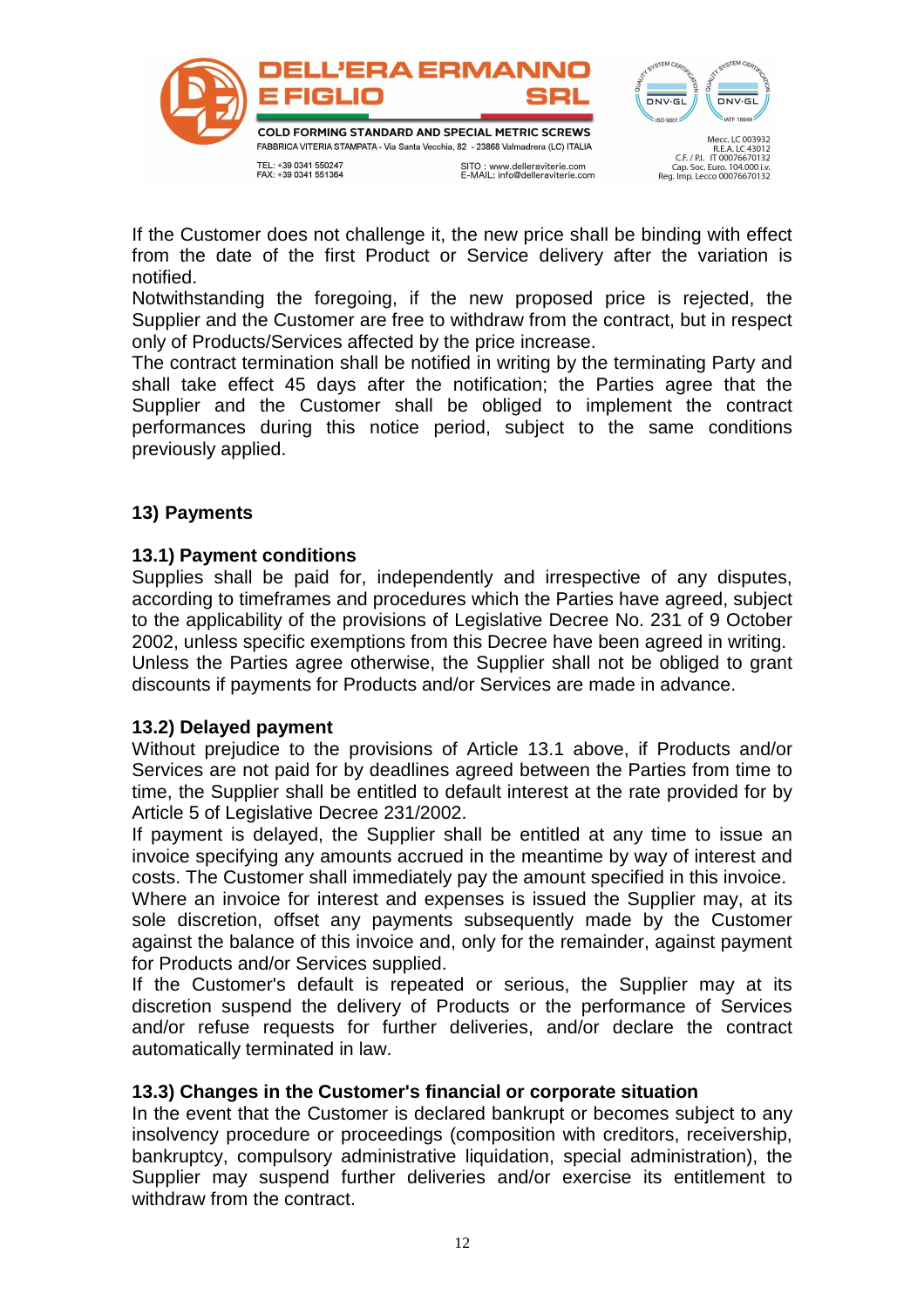

The Customer shall notify the Supplier if any significant change to its corporate structure or management-administrative organisation should occur, or if one of its companies or a business unit thereof is transferred, where such an event is relevant to or concerns the supply of Products and/or Services. After evaluating this information, the Supplier may inform the Customer of its wish to withdraw from the contract. In this event, the Supplier may retain any advance payments made or any amounts collected up to that point, on account of any greater sums remaining unpaid.

# **13.4) Customer receivables**

The Customer may not, for any reason whatsoever and without the Supplier's consent, issue debit notes or invoices for receivables claimed from the Supplier, or charge the Supplier for amounts in respect of which the latter has not acknowledged itself in writing to be the debtor.

The Customer shall not offset or withhold sums payable to the Supplier, unless authorised in writing to do so.

If the Customer has receivables owing to it, the Supplier is expressly authorised to offset these Customer receivables against the Supplier's receivables based on supplies it has made to or arranged with the Customer.

### **13.5) Retention of title clause**

Products are supplied under the "Retention of Title" formula, so that the Supplier shall remain the owner thereof until the Customer has paid the relevant price in full.

The Customer shall take all necessary steps to safeguard the Supplier's property rights and shall be liable for anything that happens to the Products until they have been paid for in full.

The Customer shall take all necessary steps to ensure that Products of the Supplier are not confused with other potentially similar products from other suppliers, and shall therefore keep Products in suitably defined or segregated spaces that can be easily identified.

The provisions of this Article shall be without prejudice to or exemption from the provisions of Articles 11.2. and 11.3 on the transfer of risk and liability for the transportation and storage of Products.

# **14) Liability**

### **14.1) The Supplier's Responsibility**

The Supplier shall be exclusively responsible for the correct supply of Products and/or Services, which shall have the characteristics as agreed. No other liability shall be attributed to the Supplier.

Furthermore, the Supplier shall organise and implement the supply in compliance with regulations applicable in the country where the Supplier is based.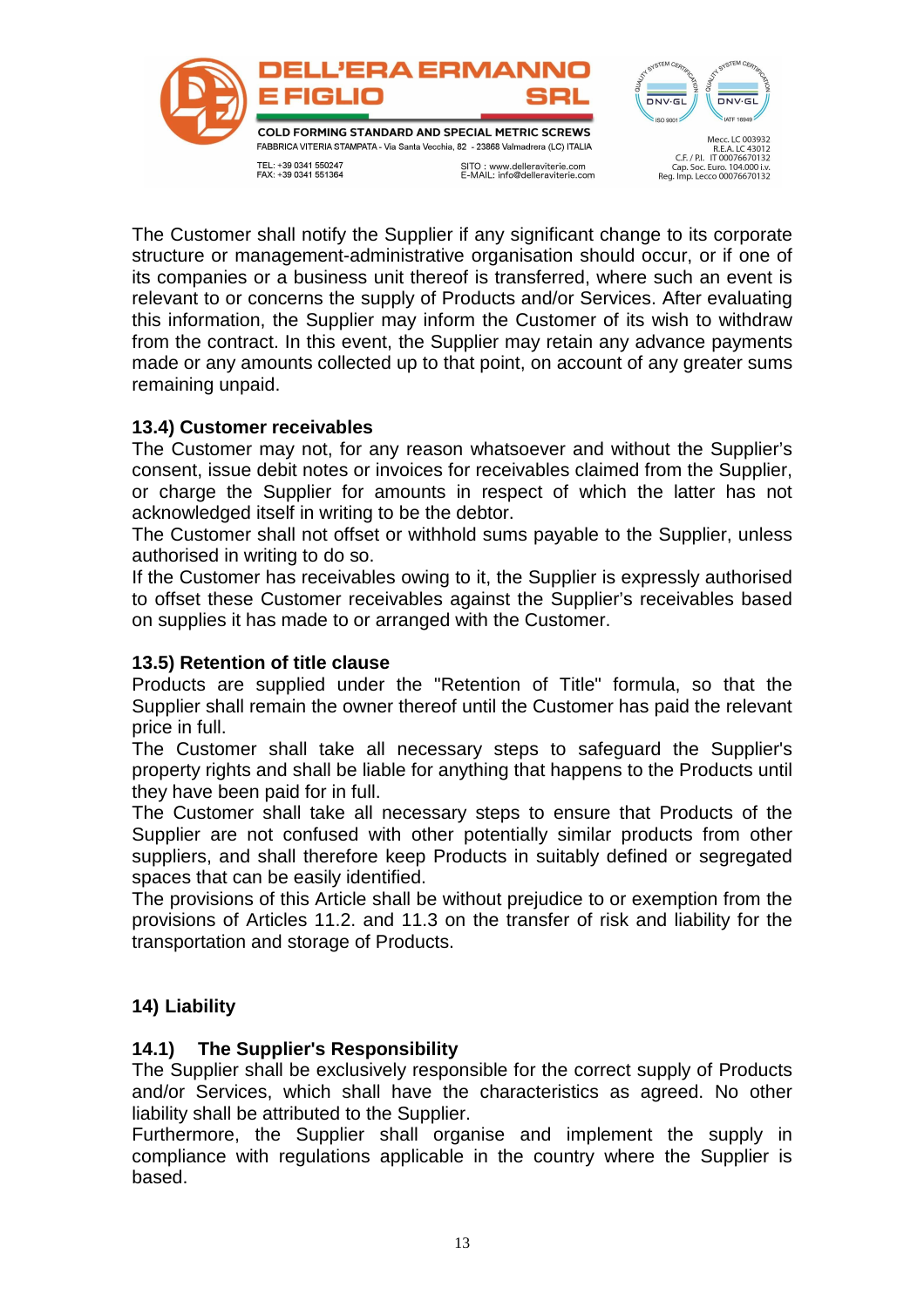



Without prejudice to the provisions of the contract, the Supplier shall not be liable for defects in Products when these are attributable to:

- a) materials provided by the Customer or by third parties indicated by the Customer;
- b) design or drawing errors when such activities are carried out by the Customer or by third parties indicated by the Customer;
- c) use of equipment indicated or delivered by the Customer or by third parties indicated by the Customer;
- d) treatment or handling carried out without the Supplier's consent;
- e) production errors when the process has been indicated and validated by the Customer;
- f) incorrect, unauthorised, abnormal, atypical or special use of Products;
- g) incorrect or deficient storage, transportation, preservation or handling of Products;
- h) normal Product wear and tear or deterioration based on events attributable to the Customer or to third parties;
- i) failure to observe the Supplier's recommendations, instructions or suggestions regarding the maintenance, storage or use of Products.

### **14.2) Limits of liability**

Except in cases of fraudulent intent or gross negligence, the Supplier's liability for any claims, loss or damages against it shall not exceed 3 times the value of the batch or service supplied or provided, where such claims, loss or damages derive or result from defects and/or faults of Products and/or Services, from recall campaigns for Products and/or Services, from claims by third parties and/or those arising from the implementation of the supply, and also from loss/harm caused to the Customer's property, personnel or non-company collaborators.

The following is specifically excluded: any liability for indirect loss, loss of image, lost profit, lost earnings, operating loss, downtime, or losses resulting indirectly from a defect of Products and/or Services.

Similarly, the Supplier shall not be liable for any direct or indirect loss incurred by the Customer resulting from the latter's use of technical documents, information, data on Products and/or Services, indications of technical or functional characteristics etc., when such use has not been specifically authorised in writing in advance. Under no circumstances shall the Supplier be liable for a poor performance of the Product produced.

The Supplier shall not, in any event, be held accountable for the Product being unsuitable for a specific use by the Customer or by third parties.

### **15) Force majeure**

In any case of Force Majeure, the Supplier may suspend its supply obligations and, in general, its contractual commitments with the Customer.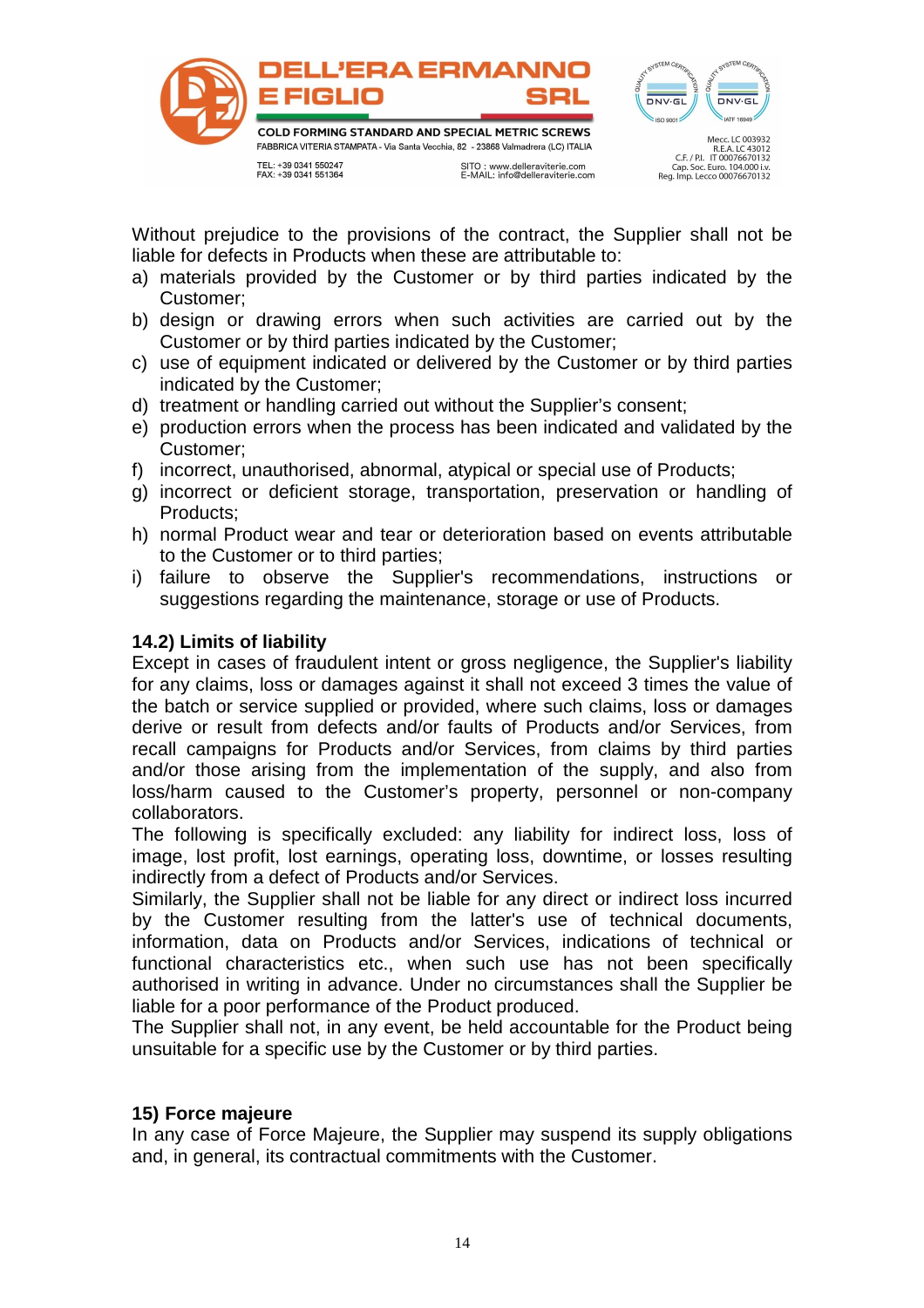

The Supplier shall promptly notify the Customer in writing if it intends to exercise this right, indicating the cause of Force Majeure invoked and, if possible, the duration of the anticipated suspension of contractual obligations.

If the cause of suspension should last for longer than 15 business days, the Customer may temporarily procure any needed Products and/or Services from another supplier, without prejudice to the Customer's obligation to repurchase Products and/or Services from the Supplier as soon as the Force Majeure cause has ceased.

The Supplier undertakes to notify the Customer in writing when the cause of Force Majeure has ceased, and also specify the date on which deliveries of Products and/or Services are expected to resume.

If the cause of Force Majeure should continue for more than 120 days, the Supplier and the Customer shall meet to consider the possibility of officially terminating the supply contract. The Customer shall, in any event, withdraw and pay for all Products in the Supplier's inventory, for the cost of semi-finished products and the cost of special raw materials that cannot be otherwise used.

The Customer shall notify the Supplier, in good time, of any fact or circumstance that could constitute Force Majeure and that could undermine the delivery or collection of Products. In this event, the Customer shall also inform the Supplier of how the Products may be delivered, potentially to a location other than the agreed location, in this event undertaking to cover any higher costs which the Supplier indicates to be incurred, but adopting any suitable measures in order to facilitate the withdrawal or storage of Products produced by the Supplier in a way that minimises the inconvenience to the Supplier.

In no circumstances may the Customer invoke Force Majeure in order to suspend payments for supplies.

# **16) RULES OF CONDUCT**

The Customer undertakes on its own behalf and, pursuant to Article 1381 of the Italian Civil Code, for its employees and non-company collaborators and consultants to adhere to the ethical principles and rules of conduct which the Supplier has enshrined in its Code of Ethics and in its Organisational, Management and Control Model pursuant to Legislative Decree 231/2001, where they have been adopted and published on its website, which documents it declares to have read and which constitute an integral and essential part of this document.

If the Customer infringes the Code of Ethics, the Supplier may unilaterally terminate the existing supply relationship, by written notice to be sent to the Customer within 10 days of the date the infringement is committed or discovered.

### **17) GDPR**

The Parties both undertake to process personal data (including sensitive data) which they obtain/acquire during the supply arrangement, in compliance with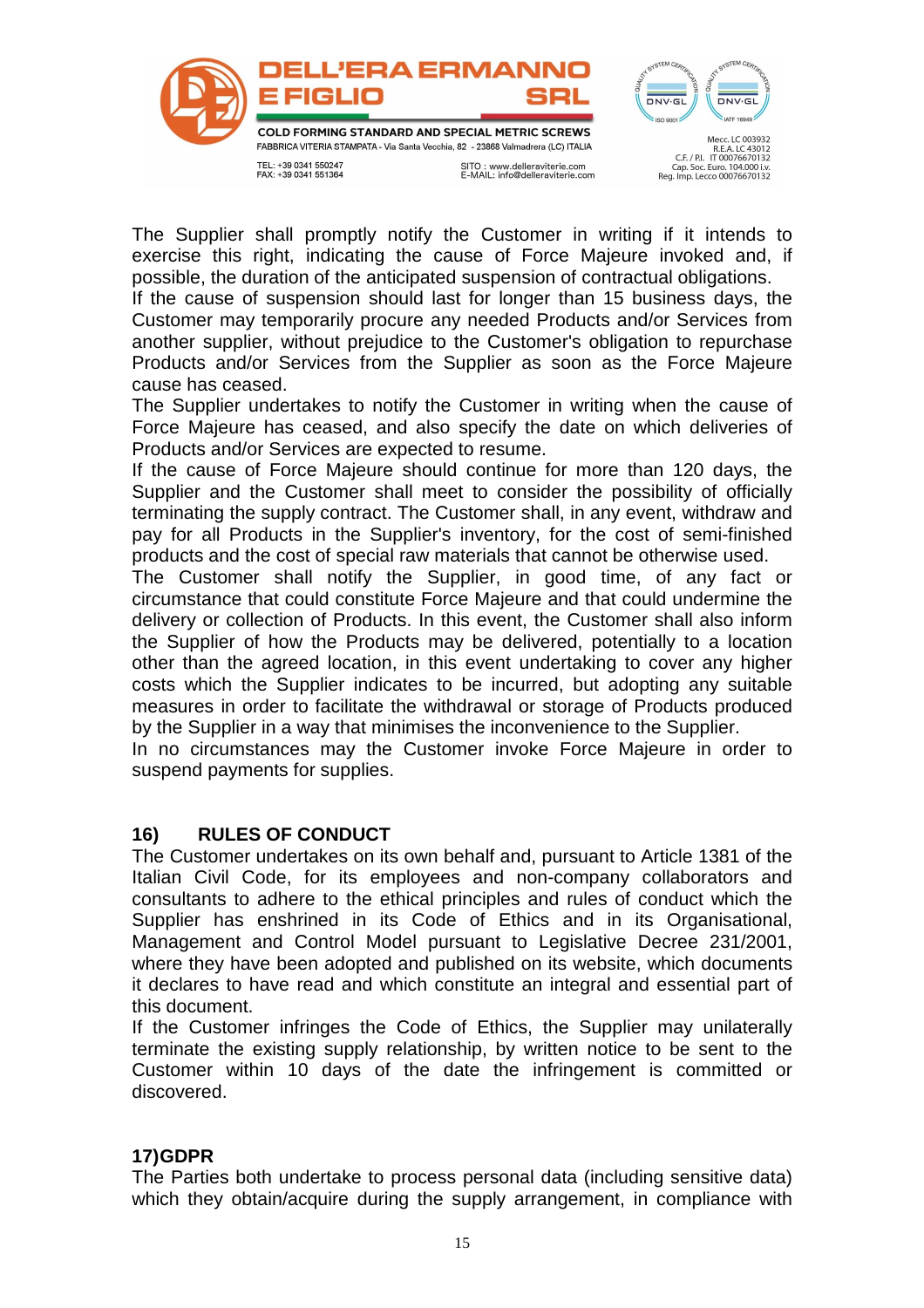

the provisions of Legislative Decree no. 196 of 30 June 2003 and of Regulation (EU) 2016/679.

### **18) Override clause**

If there should be a conflict and/or discrepancy, including in interpretation, between the Italian language version and the English language version of these General Conditions, the Italian version shall prevail and shall be applicable for reference purposes.

### **19) Partial invalidity and integrity of the General Conditions**

The potential invalidity of one or more clauses shall not compromise the validity of the General Conditions as a whole.

In cases of doubt, the provisions of these General Conditions shall be interpreted in such a way that the General Conditions can produce legal effects rather than not produce any legal effects.

### **20) Applicable law, jurisdiction and Court of competent jurisdiction**

The General Conditions, individual contracts and, more generally, all supplies implemented by the Supplier for the Customer on any basis whatsoever, are governed and regulated in each and every part by Italian law, but the applicability of the Vienna Convention on the International Sale of Goods of 1980 is specifically excluded.

Any dispute involving the supply of Products and/or Services and, more generally, the interpretation, implementation and/or termination of the General Conditions, of orders and/or of Order Confirmations and/or of individual supply contracts, shall in every case be subject to Italian jurisdiction and shall be referred to the exclusive competence of the Court of the place where the Supplier has its headquarters.

**\*\*\***

# **ANNEX A) - Supply tolerances**

### **Tolerances on the numerical capacity of packages**

The following limit deviations from the number of pieces declared in packages are admissible: